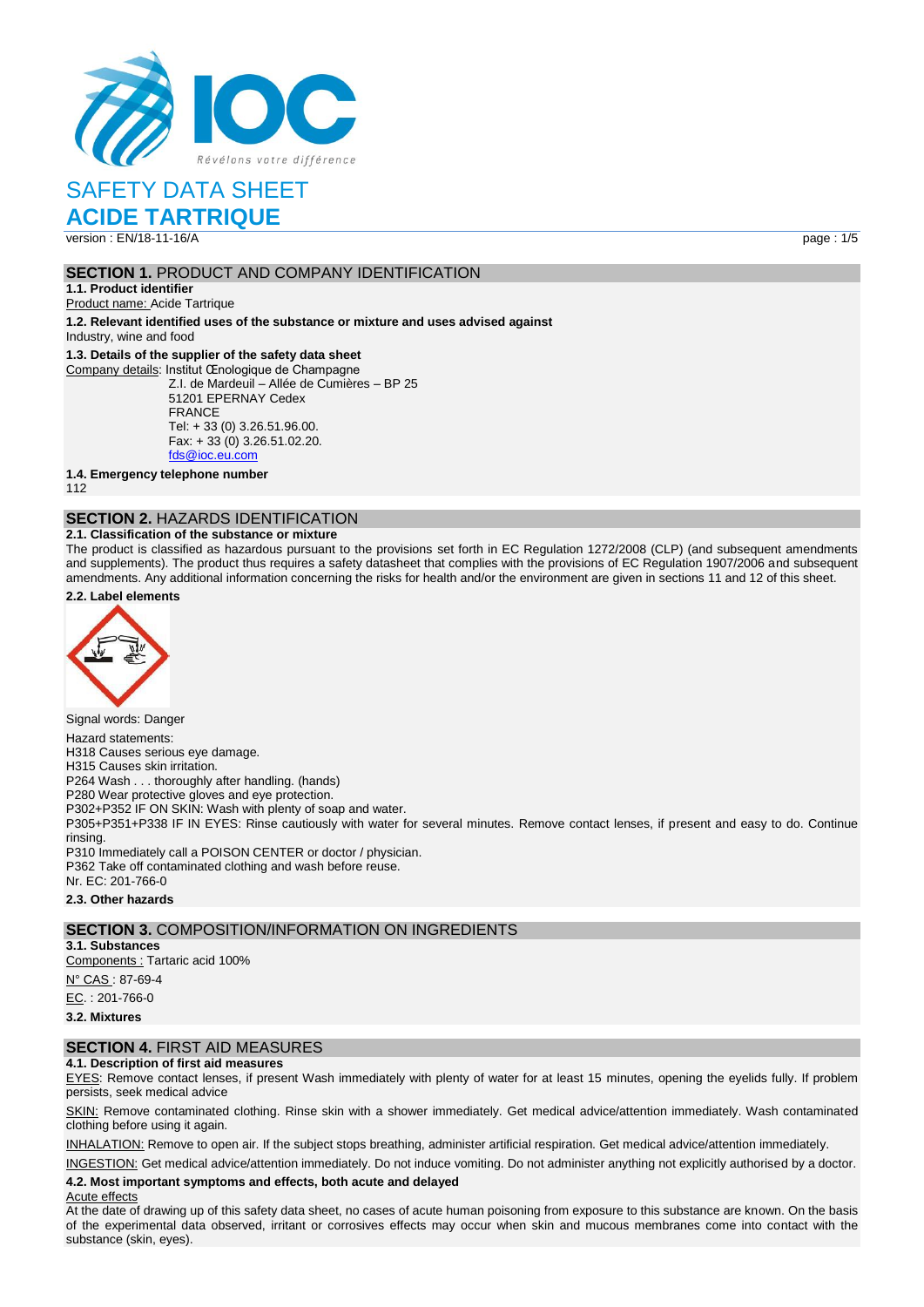

**ACIDE TARTRIQUE**

version : FN/18-11-16/A page : 2/5

### Delayed effects

At the date of drawing up of this safety sheet, no effects in human beings arising from chronic exposure to this substance are known.

### **4.3. Indication of any immediate medical attention and special treatment needed**

### Need for medical attention

In case the victim shows serious symptoms call the national emergency service immediately to obtain first aid. In any case it is recommended to contact a poison control centre to get expert toxicological advice right from the very first steps of first aid. If symptoms persist – even minor ones – get medical attention.

Special treatments and antidotes that must be available at the workplace.

Water for skin and eye wash. Oxygen.

Personal protective equipment for first aid responders

Wear protective clothing to avoid contamination of responders during first aid operations.

### Removal and handling of contaminated clothing

In the event of important contamination, remove the clothing and put it into a closed container away from the work area.

### **SECTION 5.** FIREFIGHTING MEASURES

### **5.1. Extinguishing media**

SUITABLE EXTINGUISHING MEDIA

The extinction equipment used should be of the conventional kind: carbon dioxide, foam, powder and nebulised water. EXTINGUISHING MEDIA WHICH SHALL NOT BE USED FOR SAFETY REASONS

None in particular.

### **5.2. Special hazards arising from the substance or mixture**

HAZARDS CAUSED BY EXPOSURE IN THE EVENT OF FIRE

Do not breathe combustion products (carbon oxide, toxic pyrolysis products, etc).

The product is combustible and, when the powder is released into the air in sufficient concentrations and in the presence of a source of ignition, it can create explosive mixtures with air. Fires may start or get worse by leakage of the solid product from the container, when it reaches high temperatures or through contact with sources of ignition.

### **5.3. Advice for firefighters**

GENERAL INFORMATION Use jets of water to cool the containers to prevent product decomposition and the development of substances potentially hazardous for health. Always wear full fire prevention gear. Collect extinguishing water to prevent it from draining into the sewer system. Dispose of contaminated water used for extinction and the remains of the fire according to applicable regulations.

#### SPECIAL PROTECTIVE EQUIPMENT FOR FIRE-FIGHTERS

Hardhat with visor, fireproof clothing (fireproof jacket and trousers with ties around arms, legs and waist), work gloves (fireproof, cut proof and antistatic), a depressurised mask with facemask covering the whole of the operator`s face or a self-respirator (self-protector) in the event of large quantities of fume.

### **SECTION 6.** ACCIDENTAL RELEASE MEASURES

#### **6.1. Personal precautions, protective equipment and emergency procedures**

If there are no contraindications, spray powder with water to prevent the formation of dust. Avoid breathing vapours/mists/gases.

Wear suitable protective equipment (including personal protective equipment referred to under Section 8 of the safety data sheet) to prevent any contamination of skin, eyes and personal clothing. These indications apply for both processing staff and those involved in emergency procedures.

### **6.2. Environmental precautions**

The product must not penetrate into the sewer system or come into contact with surface water or ground water.

### **6.3. Methods and material for containment and cleaning up**

Use spark-proof mechanical equipment to collect the leaked product and place it in containers for recovery or disposal. If there are no contraindications, use jets of water to eliminate product residues.

Make sure the leakage site is well aired. Check incompatibility for container material in section 7. Contaminated material should be disposed of in compliance with the provisions set forth in point 13.

### **6.4. Reference to other sections**

Any information on personal protection and disposal is given in sections 8 and 13.

### **SECTION 7.** HANDLING AND STORAGE

### **7.1. Precautions for safe handling**

Do not smoke while handling and use.

### **7.2. Conditions for safe storage, including any incompatibilities**

Store in a well ventilated place, keep far away from sources of heat, bright flames and sparks and other sources of ignition.

### **7.3. Specific end use(s)**

Information not available.

### **SECTION 8.** EXPOSURE CONTROL / PERSONAL PROTECTION

**8.1. Control parameters** Regulatory References: Legend  $\overline{(C)}$  = CEILING : INHAL = Inhalable Fraction ; RESP = Respirable Fraction ; THORA = Thoracic Fraction. During the risk assessment process, it is essential to take into consideration the ACGIH occupational exposure levels for inert particulate otherwise classified (PNOC respirable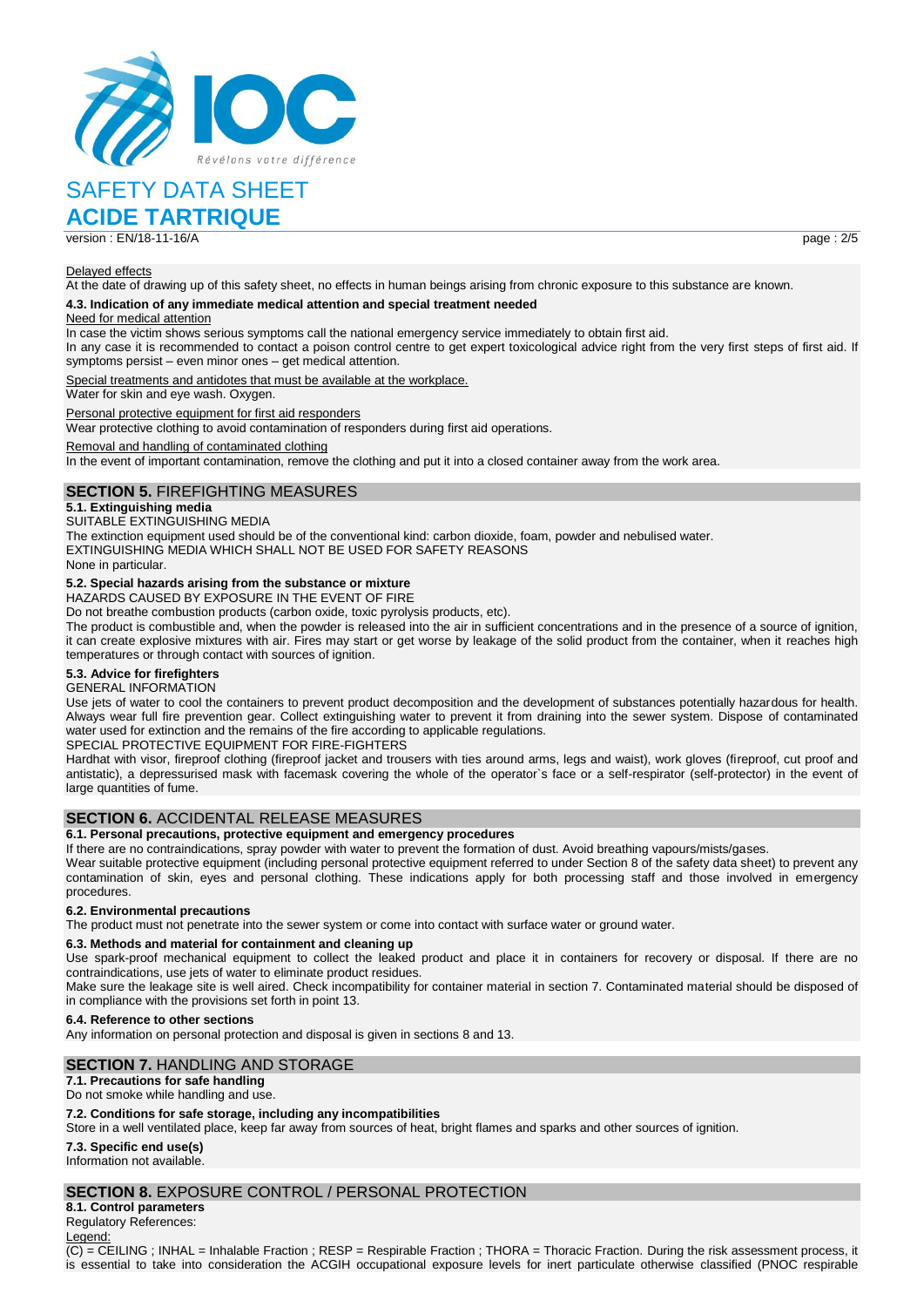

## **ACIDE TARTRIQUE**

version : FN/18-11-16/A page : 3/5

fraction: 3 mg/m3; PNOC inhalable fraction: 10 mg/m3). For values above these limits, use a P type filter, whose class (1, 2 or 3) must be chosen according to the outcome of risk assessment. No specific occupational exposure limit values have been set for this substance on a national or European level.

### DNEL (Derived No-Effect Level)

Tartaric acid exerts its irritant/corrosive effect without evidence of a dose-response relationship. Hence, available data do not allow to establish a threshold above which the substance exerts its irritant/corrosive effect; consequently, no DNEL value has been set. For a proper management of the risks associated to the occupational use of this substance, a qualitative type of approach appears to be the most appropriate, as described in the Annex to the

#### Safety data sheet.

#### PNEC (Predicted No-Effect Concentration)

No adverse effect has been observed in studies at the highest recommended concentrations/doses tested; for this reason definition of PNEC values is not required for environmental compartments.

### **8.2. Exposure controls**

As the use of adequate technical equipment must always take priority over personal protective equipment, make sure that the workplace is well aired through effective local aspiration.

Personal protective equipment must be CE marked, showing that it complies with applicable standards.

Provide an emergency shower with face and eye wash station.

#### HAND PROTECTION

In the case of prolonged contact with the product, protect the hands with penetration-resistant work gloves (see standard EN 374). Work glove material must be chosen according to the use process and the products that may form Latex gloves may cause sensitivity reactions.

### SKIN PROTECTION

Wear category II professional long-sleeved overalls and safety footwear (see Directive 89/686/EEC and standard EN ISO 20344). Wash body with soap and water after removing protective clothing.

#### EYE PROTECTION

Wear a hood visor or protective visor combined with airtight goggles (see standard EN 166).

### RESPIRATORY PROTECTION

Use a type P filtering facemask, whose class (1, 2 or 3) and effective need, must be defined according to the outcome of risk assessment. (see standard EN 149).

The emissions generated by manufacturing processes, including those generated by ventilation equipment, should be checked to ensure compliance with environmental standards.

### **SECTION 9.** PHYSICAL AND CHEMICAL PROPERTIES

#### **9.1. Information on basic physical and chemical properties**

Apperance: Powder white **Odour: None** Odour threshold: No data available pH: 2.2 Melting / freezing point: 168 °C Initial boiling point and boiling range: > 400 °C. Flash point: > 200 °C. Evaporation rate: No data available Flammability (solid, gas) +: non flammable: data referred to flash point and self-ignition show that the substance is not flammable Upper/lower flammability or explosive limits: not necessary the substance is not flammable. Vapour pressure: < 5.23·10-2 mPa = < 5.23·10-5 Pa < 3.93·10-7 mmHg (40 °C) Vapour density: No data available Relative density: No data available Solubility(ies): Soluble in Water Partition coefficient: n-octanol/water: 1,76 g/cm3 Auto-ignition temperature: > 400 °C. Decomposition temperature: > 170°C Viscosity : No data available Explosive properties: No data available Oxidising properties: No data available **9.2. Other information**

### **SECTION 10.** STABILITY AND REACTIVITY

**10.1. Reactivity**

The product may react exothermically on contact with strong oxidizing agents or reducers, strong acids or bases.

### **10.2. Chemical stability**

Excessively high temperatures can cause thermal decomposition.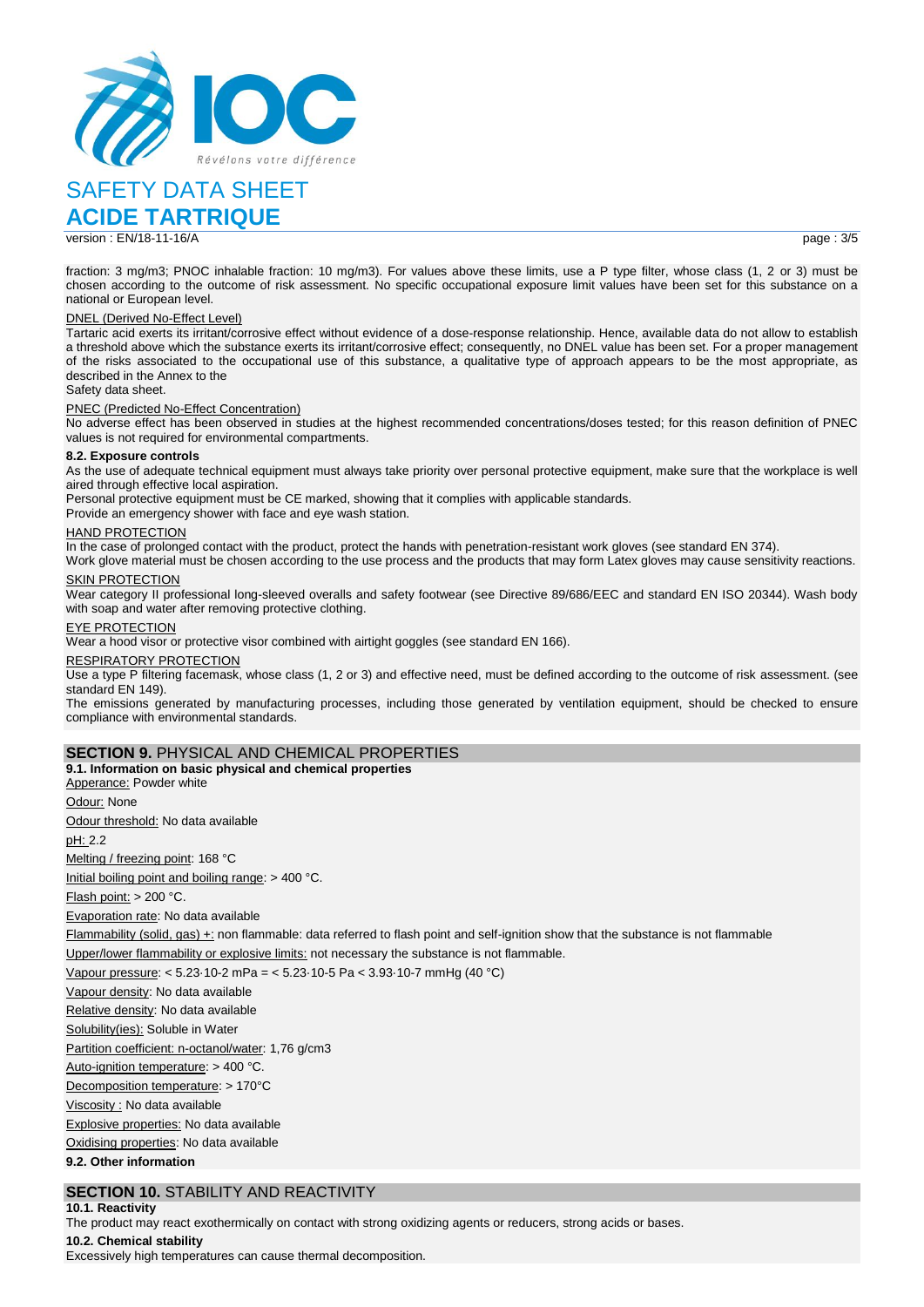

**ACIDE TARTRIQUE** version : FN/18-11-16/A page : 4/5

**10.3. Possibility of hazardous reactions**

See paragraph 10.1.

**10.4. Conditions to avoid** Avoid heating the product.

**10.5. Incompatible materials**

Oxidizing agents or reducers, strong acids or bases.

**10.6. Hazardous decomposition products**

In the event of thermal decomposition or fire, vapours potentially dangerous to health may be released.

### **SECTION 11.** TOXICOLOGICAL INFORMATION

**11.1. Information on toxicological effects**

Acute effects: stinging eyes. Symptoms may include: rubescence, edema, pain and lachrymation.

Vapour inhalation may moderately irritate the upper respiratory trait. Contact with skin may cause slight irritation.

Ingestion may cause health problems, including stomach pain and sting, nausea and sickness.

Acute effects: contact with skin may cause: irritation, erythema, edema, dryness and chapped skin. Vapour inhalation may slightly irritate the upper respiratory trait. Ingestion may cause health disorders, including stomach pain and sting, nausea and sickness.

Acute effects: vapour inhalation may irritate the lower and upper respiratory tract and cause cough and respiratory disorders. At higher concentrations it can also cause pulmonary edema. Ingestion may cause health problems, including stomach pain and sting, nausea and sickness.

L(+)-Tartaric Acid LD50 (Oral): 4360 mg/kg/bw.

### **SECTION 12.** ECOLOGICAL INFORMATION

**12.1. Toxicity** L(+)-Tartaric Acid LC50 (96h): 150 mg/l

EC50 (48h): 230 mg/l

### **12.2. Persistence and degradability**

Several studies in the scientific literature have investigated biodegradability of tartaric acid in water with regulated methods, whereas just one study is available for sodium tartrate. All results confirm biodegradability of such substances, with the exception of a study carried out by Sharma et al reporting a BOD5/COD ratio slightly less than 0,5 (cut-off value between biodegradability and non-biodegradability in accordance with CLP regulation) for tartaric acid. On the whole, such a low value is considered to be due to experimental variability.

Below is a short list of some data obtained from the tests carried out on tartaric acid:

OECD guidelines 301 C (Determination of timely biodegradability) M.I.T.I. ESSAY (C.4-F Method)

76% after 14 days (O2 consumption)

 $\Box$  100% after 14 days (TOC total organic carbonium removal)

□ 100% after 14 days (Tested material)

Readily biodegradable

OECD guidelines 301 C (Determination of timely biodegradability) M.I.T.I. ESSAY (C.4-F Method)

75% after 14 days (O2 consumption)

□ 92% after 14 days (TOC total organic carbonium removal)

□ 100% after 14 days (Tested material)

Readily biodegradable

Degradation - biochemical oxygen demand (BOD5) Readily biodegradable Hydrolysis

No data are available as to this property. According to column 2 of Annex VIII to REACH Regulations, the study on tartaric acid hydrolysis does not need to be conducted as tartaric acid and its salts are easily biodegradable.

### **12.3. Bioaccumulative potential**

Tartaric acid is an organic acid naturally present in several plants and particularly in grapes, abundant both in its free form and in the form of salt. No bioaccumulation data are available on the relevant aquatic species. Yet, with a measured value of octanol-water partition coefficient (log Kow) < 3, the substance is not expected to be bioaccumulative.

### **12.4. Mobility in soil**

No data on the substance`s mobility in soil are available. Such data were not generated in that direct or indirect exposure in soil is unlikely to occur since the expected working conditions assure the absence of environmental release by the substance. Moreover, according to column 2 of annex VIII to REACH Regulations, the study does not need to be conducted as tartaric acid and its salts have a low potential for adsorption, as confirmed by a low octanol-water partition coefficient.

### **12.5. Results of PBT and vPvB assessment**

On the basis of available data, the product does not contain any PBT or vPvB in percentage greater than 0,1%.

**12.6. Other adverse effects**

No data available